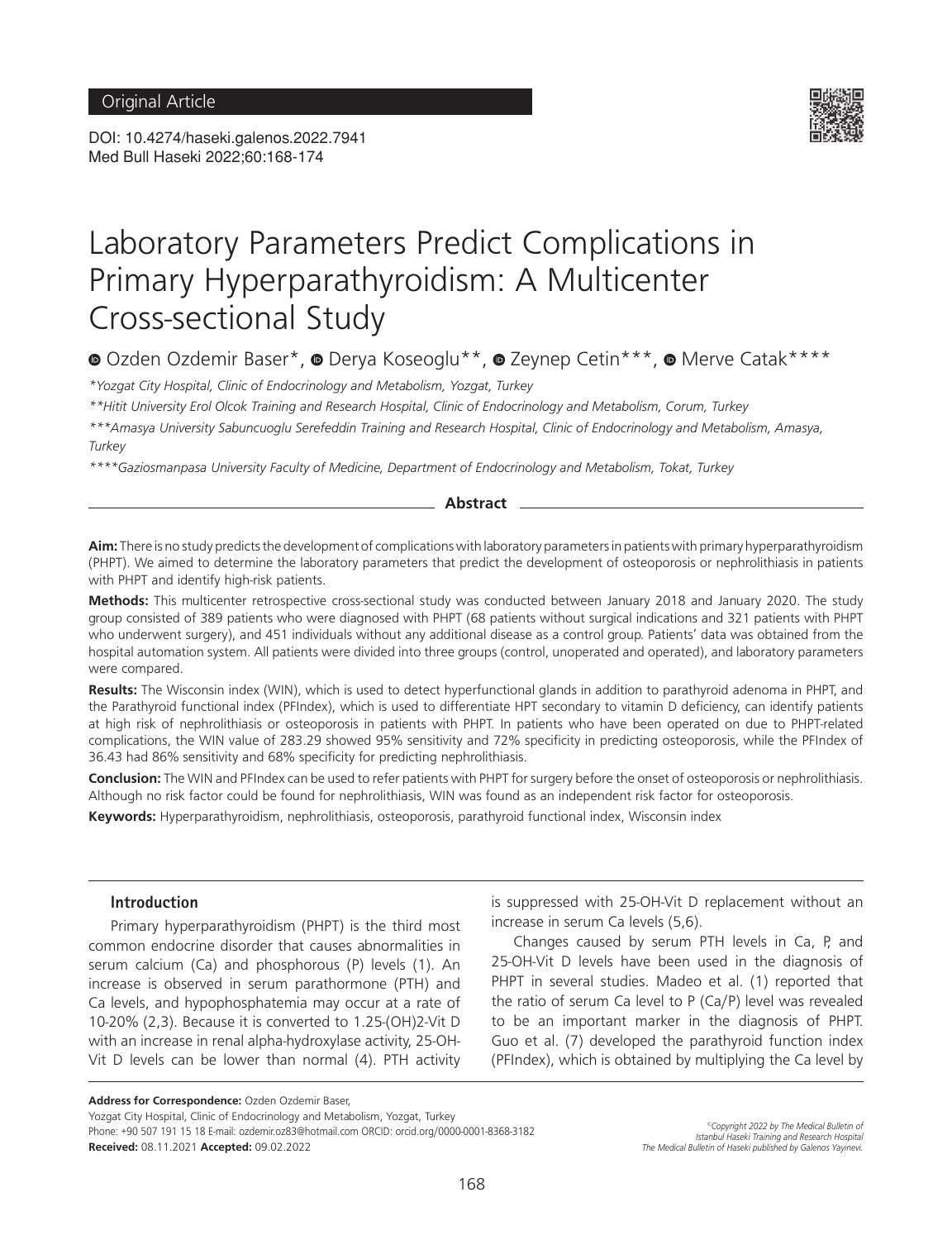the PTH level and then dividing the product by the serum P level (Ca×PTH/P), to differentiate secondary vitamin D deficiency HPT (VD-SHPT) from normocalcemic PHPT (NC-PHPT) (7,8). This term was used for the first time in their study in 2020. Mazeh et al. (9) developed the Wisconsin index (WIN) by multiplying the PTH level by the Ca level. This index has been used as an intraoperative index to predict further gland hyperfunctioning (9). However, none of these parameters has been associated with surgical indications.

In addition to all these studies, no study predicts the development of complications with laboratory parameters in patients with PHTH. Thus, this study used the close relationships between Ca, P, PTH, and 25-OH-Vit D levels as parameters that could predict the presence of osteoporosis and nephrolithiasis. Therefore, we investigated the ratio of Ca, P, PTH, Ca/P and serum PTH levels at the time of presentation to the 25-OH-Vit D level (PTH/VitD), the ratio of serum PTH and Ca levels to the serum 25-OH-VitD level (PTH×Ca/Vit D), and the relationship between WIN and PFIndex in patients with and without surgical indications for osteoporosis and nephrolithiasis to identify the parameters that could refer these patients for surgery before the onset of osteoporosis and nephrolithiasis.

# **Methods**

# **Ethical Approval**

This study was approved by the local ethics committee of Yozgat Bozok University, Faculty of Medicine (Ethics Committee no: 2017-KAEK-189\_2020.10.14\_01).

#### **Study Design and Sample Size**

This multi-centre cross-sectional study was conducted between January 2018 and January 2020. Data of patients were obtained from Yozgat City Hospital, Hitit University, Erol Olcok Training and Research Hospital, and Amasya Serefeddin Sabuncuoglu Training and Research Hospital. The study group consisted of 389 patients who were diagnosed with PHPT, and the control group consisted of the first 451 individuals who were admitted to the outpatient clinic with no comorbid diseases. Patients' age, sex, comorbid diseases, and drugs used were obtained from the hospital database and then recorded. The first recorded laboratory values were included in the analysis.

The diagnosis was NC-PHPT if the serum Ca level was within the laboratory reference range and the PTH level was above the reference range, PHPT if the serum Ca and PHT levels were above the reference range, and normohormonal PHPT if the serum Ca level was high, but the PTH level was within the normal range. The exclusion criteria were as follows: pregnant women: patients aged <18 years; patients with 25-OH-Vit D deficiency; renal

failure (GFR<90 mL/min); chronic liver failure; congestive heart failure; malabsorption syndrome and malignancy history; patients with hypercalciuria; patients who used drugs such as thiazide, lithium, bisphosphonate, and denosumab; patients with familial hypocalciuric hypercalcaemia; and patients whose serum Ca level was more than 1 mg/dL above the upper normal limit of the laboratory reference range. The criteria stated in the Guideline for the Management of Asymptomatic PHPT in the Fourth International Workshop were accepted as indications for surgery in patients included in the study. These criteria are as follows: age <50 years, serum Ca level >1 mg/dL according to the upper bound of the laboratory reference range, 24-h urinary Ca excretion >400 mg/ day, GFR <60 mL/min, dual-energy X-ray absorptiometry (DEXA), and a T-score ≤−2.5 or the presence of fracture in vertebral imaging and the presence of nephrolithiasis or nephrocalcinosis in renal imaging (10). Patients who did not meet these criteria were not operated.

#### **Laboratory Assessment**

Venous blood samples of the patients were collected after a mean of an 8 h fast. Xylidyl blue methods (Beckman Coulter AU 5800 analyser, Beckman Coulter Inc., USA) were used to measure serum creatinine (Cr, 0.6-1.17 mg/ dL), Ca (8.5-10.5 mg/dL), 24-h urinary Ca (photometric), albumin (3.5-5.2 mg/dL), bromocresol green, and P (2.5-4.5 mg/dL). Serum Ca levels were corrected using the formula of  $[0.8 \times (4.0 \text{-} \text{album} \cdot \text{arc} \cdot \text{arc} \cdot \text{arc} \cdot \text{arc} \cdot \text{arc} \cdot \text{arc} \cdot \text{arc} \cdot \text{arc} \cdot \text{arc} \cdot \text{arc} \cdot \text{arc} \cdot \text{arc} \cdot \text{arc} \cdot \text{arc} \cdot \text{arc} \cdot \text{arc} \cdot \text{arc} \cdot \text{arc} \cdot \text{arc} \cdot \text{arc} \cdot \text{arc} \cdot \text{arc} \cdot \text{arc} \cdot \text{arc} \cdot \text{arc} \cdot \text{arc} \cdot \text$ according to serum albumin measurements. Serum intact PTH (1-84) (12-88 pg/mL) and 25-OH-D (ng/mL) levels were measured using chemiluminescent immunologic tests (Beckman Coulter DXI 800 device).

The PFIndex was calculated by dividing the product of serum PTH level (pmol/L) and the corrected Ca level (mmol/L) by the serum P level (mmol/L) (PFIndex=Ca×PTH/P) (7). WIN was calculated by multiplying the serum PTH level (pg/mL) by the corrected Ca level (mmol/L) (WIN=Ca×PTH) (8).

The indices we developed for the study were the serum PTH (pg/mL) level to 25-OH-Vit D (ng/mL) ratio (PTH25-OH-VitDR) and the ratio of multiplying the serum PTH (pg/mL) level and serum Ca (mg/dL) level, divided by the 25-OH-Vit D level (ng/mL) (PTH×Ca/25-OH-Vit D).

#### **Imaging Methods**

Renal ultrasound (US) was performed by radiologists for nephrolithiasis and nephrocalcinosis. Bone mineral density (BMD) was measured using DEXA (Hologic QDR4500 device, Hologic Inc., Waltham, MA, USA). L1- 4, total hip, femoral neck, and the distal one-third of the radius were evaluated. T-score <-2.5 was considered to have osteoporosis (11).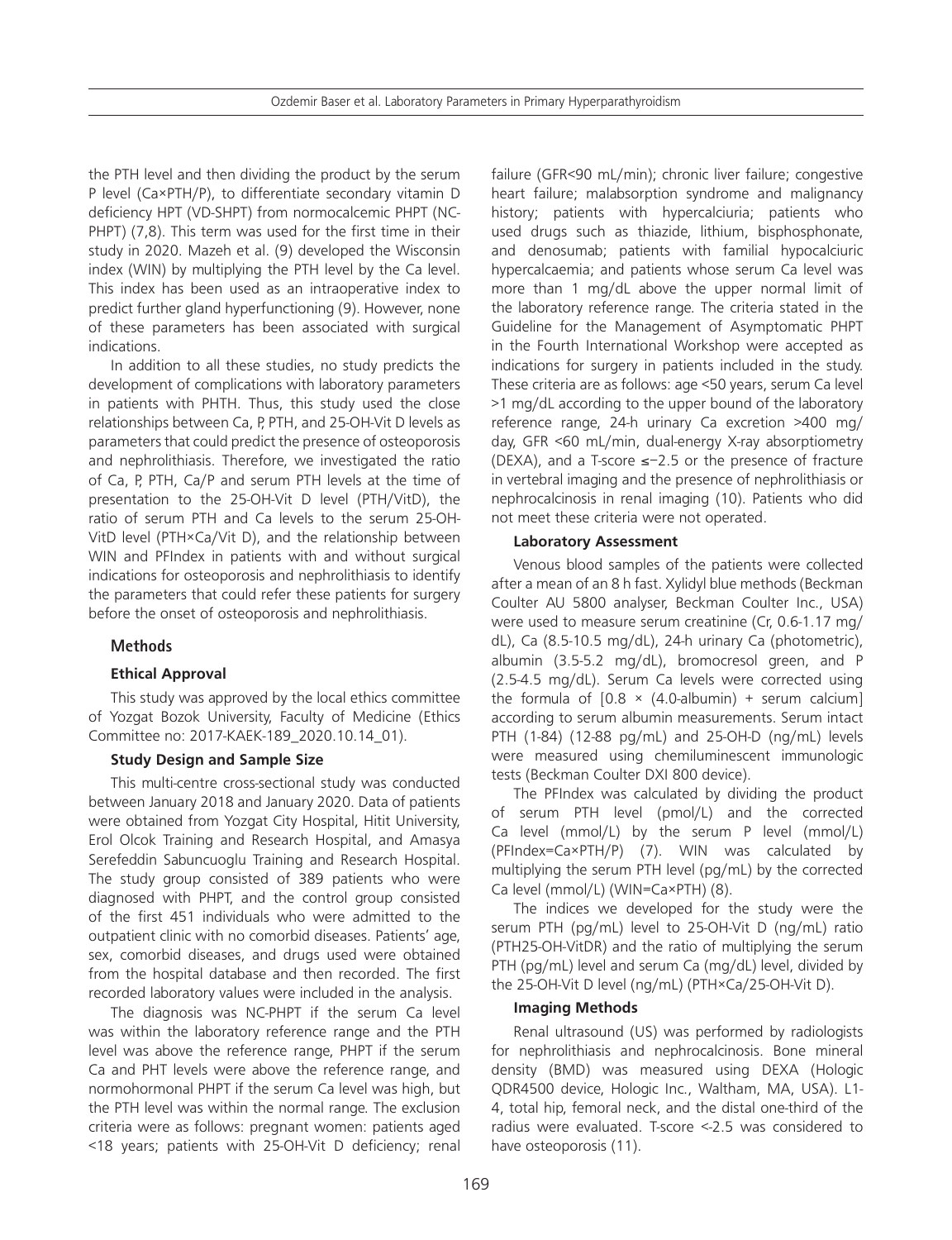# **Statistical Analysis**

Data analysis was performed using the SPSS 20 (IBM Corp, Armonk, NY, USA) software. The data is presented in the form of a mean, standard deviation, and percentiles. The normality distribution of continuous variables was assessed using the Kolmogorov-Smirnov and Shapiro-Wilk tests, and that of numerical data was assessed using the non-parametric Kruskal-Wallis tests. A parametric one-way analysis of variance (ANOVA) was used for normally distributed variables, and post hoc assessment was performed using Bonferroni correction. The nonparametric Mann-Whitney U test was used for two-group comparisons of non-normally distributed numerical data, and the parametric Student's t-test was used for normally distributed numerical data. In the multivariate analysis, possible factors detected in the univariate analyses were analyzed in the logistic regression analysis to further identify independent parameters that could predict the onset of osteoporosis. The threshold value affecting osteoporosis and nephrolithiasis was determined using receiver operating characteristic (ROC) curve analysis. A p-value <0.05 was set as a significant result.

# **Results**

The patients were divided into three groups: the control group, the PHPT group with surgical indications and the PHPT group without surgical indications. Laboratory parameters were compared among the groups in Table 1. PTH, PTH/VitD, PFIndex, PTH×Ca/Vit D, and WIN values were significantly higher in the PHPT group with surgical indications than in the PHPT group without surgical indications (p<0.001) (Table 1).

Laboratory parameters of those with osteoporosis or nephrolithiasis and those without surgical indications among patients with PHPT were compared separately. Compared with the group without surgical indications, significant differences were found in all parameters other than serum P level in patients with osteoporosis (p<0.05) (Table 2). Serum Ca, PTH, and urinary Ca levels, as well as Ca/P, PTH/VitD, PFIndex, and PTH Ca/Vit D and WIN values, were significantly higher in nephrolithiasis patients, while age and serum P levels were significantly lower (Table 2).

Indicators that could predict the development of osteoporosis and nephrolithiasis were assessed in the ROC curve analysis, and the calculated area under the curve values are shown in Table 3. The cut-off value of 283.29 for WIN had a sensitivity of 95% and a specificity of 72% for detection of osteoporosis. Moreover, the cut-off value of 36.43 for the PFIndex had a sensitivity of 86% and specificity of 68% to predict concomitant nephrolithiasis (Table 3, Figure 1). The values were considered in the multivariate logistic regression analysis for osteoporosis and nephrolithiasis. Although no risk factor could be found for nephrolithiasis, WIN was found as an independent risk factor for osteoporosis (odds ratio of 1.507, 95% confidence interval: 1.01-1.71) (Table 4, Figure 2).

# **Discussion**

The prevalence of asymptomatic PHPT in the general population is 80%, and it may cause complications in the bones and kidneys (4). However, predicting these complications is difficult, and no laboratory parameters have been confirmed to predict the development of complications. In this study, WIN and PFIndex demonstrated high sensitivity and specificity in predicting osteoporosis and nephrolithiasis. Additionally, multivariate logistic analysis of laboratory parameters that showed potential risk in the development of osteoporosis revealed WIN as an independent risk factor. These findings can be used as important markers in decision-making when referring patients for surgery before the onset of osteoporosis and nephrolithiasis. The low and high-risk groups in terms of nephrolithiasis and osteoporosis can be determined by the obtained results. Therefore, patients in the low-risk group can be followed up only with routine blood parameters and urinary Ca excretion instead of BMD and renal US. Complications can be evaluated for patients in that highrisk group, or they can be referred for surgery.

Mazeh et al. (9) recommended using WIN as a parameter during parathyroid surgery to predict additional gland hyperfunctioning. They concluded that this parameter was more practical and useful than waiting for intraoperative PTH results in terms of the presence of an additional functional gland after minimally invasive parathyroidectomy. However, in a recent study, WIN was not found to be more successful than intraoperative PTH in patients with multi-glandular parathyroid disease (12). Guo et al. (7) used the PFIndex to successfully differentiate NC-PHPT from VD-SHPT. Guo et al. (7) used WIN in the differential diagnosis of PHPT and NC-PHPT, but it was not as successful as the PFIndex. There is no other study in the literature about PFIndex for predicting operation indications in patients with PHPT. None of these indices have been associated with the presence of complications. Previous studies have identified demographic and laboratory data as risk factors in the development of complications. However, no cut-off value that could predict the existence of complications has been proposed. Thus, the parameters identified in this study can be used to decide which patients can undergo surgery among those without complications.

The presence of osteoporosis in PHPT is associated with the resorption of Ca from the bones, as well as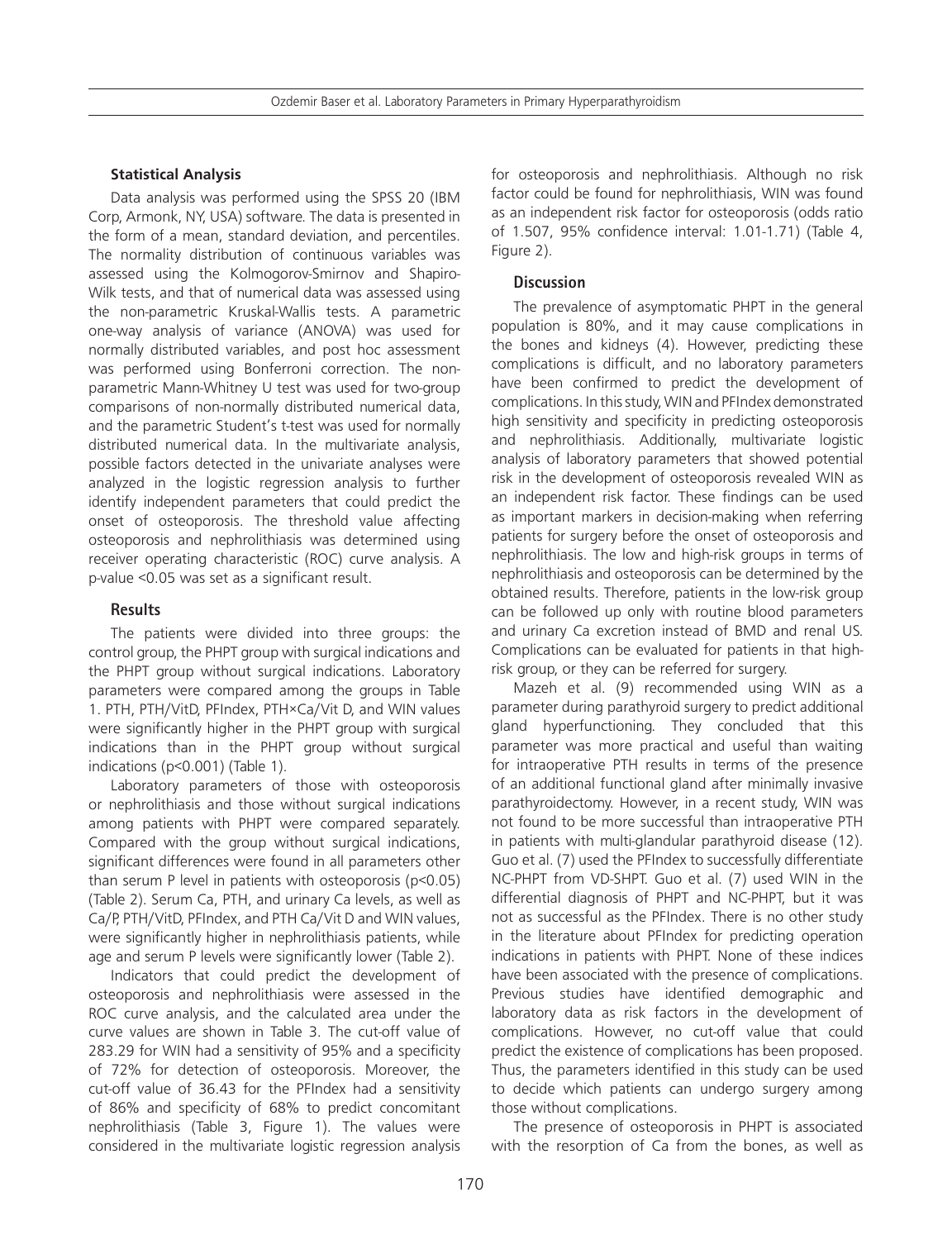the direct effects of increased PTH and fibroblast growth factor 23 (FGF-23) levels on the bones (13). Abnormalities in the cortical structure are often observed in bones. The incidence of osteoporosis can be as high as 39-62% (14). Bone fractures are present in 21% of patients at the time of diagnosis of PHPT (15).

This was linked to the decrease in the trabecular bone score and was associated with the deterioration in bone microarchitecture. BMD improves in all regions, and vertebral fractures decrease with surgery in patients with PHPT and osteoporosis (4,16). In the study by Lundstam et al. (16), although no vertebral fractures developed

**Table 1. Comparison of laboratory data of the control group, the PHPT group without a surgical indication, and the PHPT group that underwent surgery**

|                     | Control group<br>$n = 451$   | <b>PHPT</b><br>$n = 389$                  |                                      |                            |
|---------------------|------------------------------|-------------------------------------------|--------------------------------------|----------------------------|
|                     | F/M: 351/100                 | <b>Unoperated</b><br>$n=68$<br>F/M: 58/10 | Operated<br>$n = 321$<br>F/M: 278/43 | p                          |
| Age (years)         | $54.7 \pm 5.6$               | $60.4 \pm 7^{a.c}$                        | $55.4 \pm 12.1$                      | $< 0.001$ <sup>&amp;</sup> |
| Ca (mg/dL)          | $9.4 \pm 0.4$ <sub>b.c</sub> | $10.8 + 0.4$                              | $11 \pm 0.4$                         | $< 0.001^{\mu}$            |
| P(mg/dL)            | $3.3 \pm 0.5^{b.c}$          | $2.7 \pm 0.5$                             | $2.5 \pm 0.5$                        | $< 0.001$ <sup>&amp;</sup> |
| $Cr$ (mg/dL)        | $0.9 \pm 0.3^{b.c}$          | $0.8 \pm 0.2$                             | 1±5                                  | $< 0.001^{\mu}$            |
| PTH (pg/mL)         | 56.2 24.9b.c                 | 148.3±60.7c                               | 223.4±147.2                          | $< 0.001^{\mu}$            |
| 25-OH-VitD (ng/mL)  | $17 \pm 10.9^{b.c}$          | $14.9 \pm 10.6$                           | $13.2 \pm 10.6$                      | $< 0.001^{\mu}$            |
| Urinary Ca (mg/day) |                              | 246.5±72                                  | 415±221.5                            | $< 0.001^{\mu}$            |
| Urinary Cr (mg/day) |                              | 1171.5±399.2                              | 1351±927.7                           | $0.371^{\mu}$              |
| Ca/P                | $2.9 \pm 0.4^{b.c}$          | $4.1 \pm 0.9$                             | $4.6 \pm 1.1$                        | $< 0.001^{\mu}$            |
| PTH/VitD            | $4.6 \pm 3.7$ b.c            | $17.5 \pm 17.9$ <sup>c</sup>              | 29.4±34.7                            | $< 0.001^{\mu}$            |
| <b>PFI</b>          | $13.5 \pm 7.2$ b.c           | $51.5 \pm 27$                             | 89.4±76.2                            | $< 0.001^{\mu}$            |
| PTH*Ca/Vit D        | $43.4 \pm 34.6$ b.c          | 189.4±192.4c                              | 325.3±387.4                          | $< 0.001^{\mu}$            |
| <b>WIN</b>          | 131.9±58.2b.c                | 400.7±165.9°                              | 618.2±414.5                          | $< 0.001^{\mu}$            |

Data presented as mean ± SD. &: One-way ANOVA, P: Kruskal -Wallis test.

a There was a significant difference compared with the normal group in post-hoc comparison.

b There was a significant difference compared with the unoperated group in post-hoc comparison.

c There was a significant difference compared with the operated group in post-hoc comparison.

Ca: Calcium, P: Phosphorus, Cr: Creatinine, PTH: Parathyroid hormone, Ca/P: Calcium phosphorus ratio, PFI: Parathyroid functional index, PTH/VitD: Parathyroid hormone 25-OH-VitD ratio, WIN: Wisconsin index, SD: Standard deviation, PHPT: Primary hyperparathyroidism

| Table 2. Comparison of laboratory parameters of the PHPT group without a surgical indication and the PHPT group that underwent |  |
|--------------------------------------------------------------------------------------------------------------------------------|--|
| surgery for osteoporosis or nephrolithiasis                                                                                    |  |

|                                                                                                                                                                          | <b>Unoperated group</b><br>$(n=68)$ | Operated group for<br>osteoporosis<br>$(n=174)$ | p                                  | <b>Unoperated group</b><br>$(n=68)$ | Operated group for<br>kidney stones<br>$(n=105)$ | p                          |  |  |
|--------------------------------------------------------------------------------------------------------------------------------------------------------------------------|-------------------------------------|-------------------------------------------------|------------------------------------|-------------------------------------|--------------------------------------------------|----------------------------|--|--|
| Age (years)                                                                                                                                                              | $60.4{\pm}7$                        | 58.6±11                                         | $0.012$ <sup>&amp;</sup>           | $60.4{\pm}7$                        | $55.6 \pm 12.4$                                  | 0.010 <sup>8</sup>         |  |  |
| Ca (mg/dL)                                                                                                                                                               | $10.8 + 0.4$                        | $11 \pm 0.4$                                    | $< 0.001^{\mu}$                    | $10.8 + 0.4$                        | $11 \pm 0.4$                                     | $< 0.001^{\mu}$            |  |  |
| P(mg/dL)                                                                                                                                                                 | $2.7 \pm 0.5$                       | $2.5 \pm 0.5$                                   | $0.140$ <sup>&amp;</sup>           | $2.7 \pm 0.5$                       | $2.5 \pm 0.5$                                    | $0.002$ <sup>&amp;</sup>   |  |  |
| Cr (mg/dL)                                                                                                                                                               | $0.8 \pm 0.2$                       | $0.7 \pm 0.2$                                   | $< 0.001^{\mu}$                    | $0.8 \pm 0.2$                       | $1.6 \pm 8.2$                                    | $0.444^{\mu}$              |  |  |
| PTH (pg/mL)                                                                                                                                                              | 148.3±60.7                          | 249±165.7                                       | $< 0.001^{\mu}$                    | 148.3±60.7                          | 220±133.2                                        | $< 0.001^{\mu}$            |  |  |
| 25-OH-VitD (ng/mL)                                                                                                                                                       | $14.9 \pm 10.6$<br>$13.4 \pm 11.3$  |                                                 | $< 0.001^{\mu}$<br>$14.9 \pm 10.6$ |                                     | $12.6 \pm 7.6$                                   | $0.353^{\mu}$              |  |  |
| Urinary Ca (mg/day)                                                                                                                                                      | $246.5 \pm 72$                      | 402±233.1                                       | $< 0.001$ <sup>&amp;</sup>         | $246.5 \pm 72$                      | 426±202.7                                        | $< 0.001$ <sup>&amp;</sup> |  |  |
| Ca/P                                                                                                                                                                     | $4.1 \pm 0.9$                       | $4.6 \pm 1.1$                                   | $< 0.001^{\mu}$                    | $4.1 \pm 0.9$                       | $4.7 \pm 1.3$                                    | $0.001\mu$                 |  |  |
| PTH/VitD                                                                                                                                                                 | $17.5 \pm 17.9$                     | 34.6±41.5                                       | $< 0.001^{\mu}$                    | $17.5 \pm 17.9$                     | $27.1 \pm 29.8$                                  | $0.016^{\mu}$              |  |  |
| <b>PFI</b>                                                                                                                                                               | $51.5 \pm 27$                       | 100.6±87.9                                      | $< 0.001^{\mu}$                    | $51.5 \pm 27$                       | 89.6±68.6                                        | $< 0.001^{\mu}$            |  |  |
| PTH*Ca/Vit D                                                                                                                                                             | 189.4±192.4                         | 382.4±463.2                                     | $< 0.001^{\mu}$                    | 189.4±192.4                         | 299.3±326.6                                      | $0.011^{\mu}$              |  |  |
| <b>WIN</b>                                                                                                                                                               | 400.7±165.9                         | 687.7±466.1                                     | $< 0.001^{\mu}$                    | 400.7±165.9                         | 607±367.9                                        | $< 0.001^{\mu}$            |  |  |
| Data presented as mean ± SD. 8: Student's t-test, ": Mann-Whitney U test. Ca: Calcium, P: Phosphorus, Cr: Creatinine, PTH: Parathyroid hormone, Ca/P: Calcium phosphorus |                                     |                                                 |                                    |                                     |                                                  |                            |  |  |

ratio, PFI: Parathyroid functional index, PTH/VitD: Parathyroid hormone 25-OH-Vit D ratio, WIN: Wisconsin index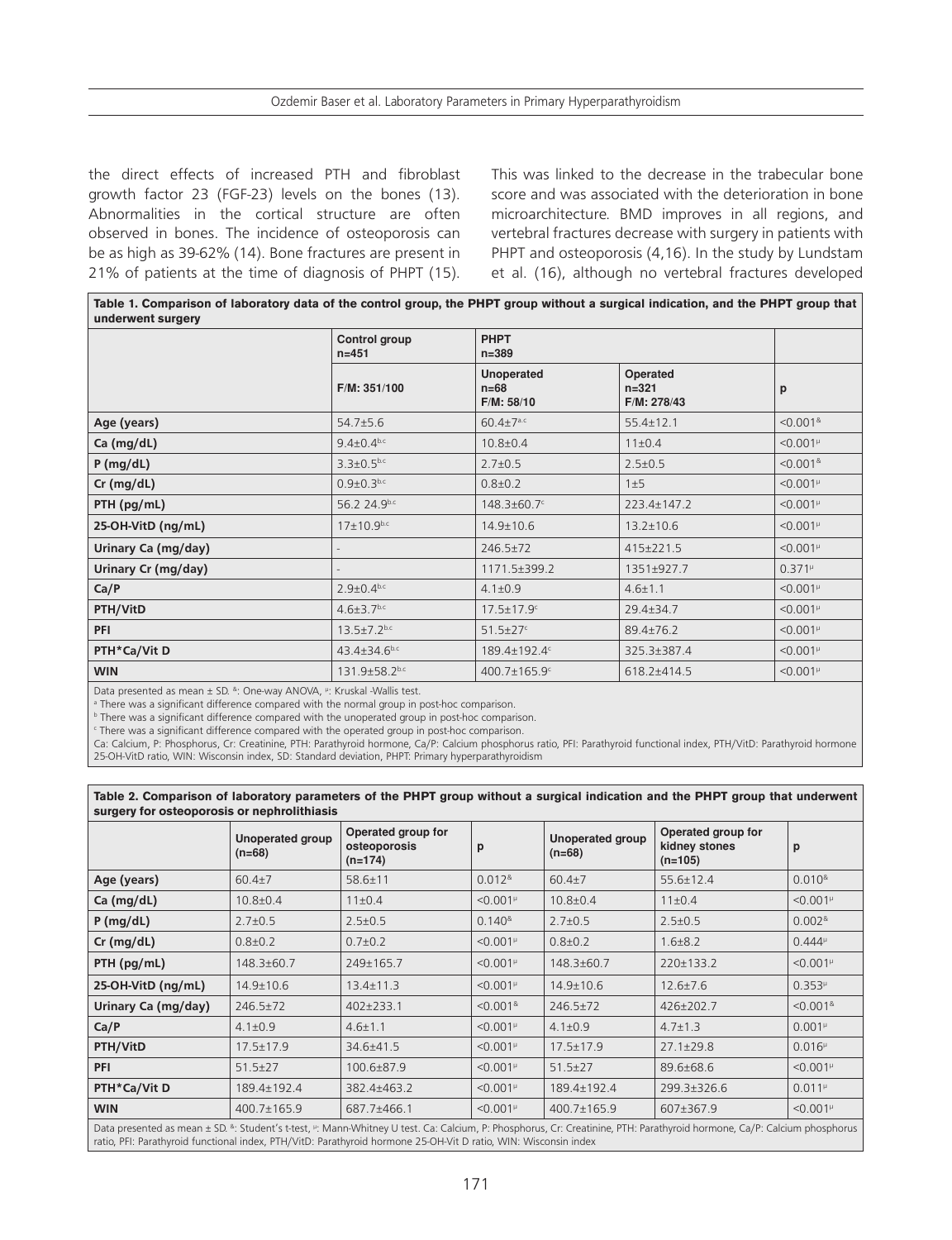during the 5-year follow-up of patients with PHPT who underwent surgery, vertebral fractures developed in patients who did not undergo surgery; however, no significant difference was found between the two groups. Risk factors for fracture development include advanced age, low BMD, low 25-OH-Vit D levels, high bone turnover markers, and high PTH levels (4,17). In our study, a statistically significant relationship was found in all laboratory parameters except serum P levels in the PHPT group with osteoporosis compared with the PHPT group without surgical indications. In the ROC analysis, a WIN value of 283.2 had a sensitivity of 95% and a specificity of 72% in predicting osteoporosis, and it was identified as an independent risk factor in the regression analysis. In the study by Reid et al. (18), no independent risk factor could be detected in the analysis between laboratory values and low BMD among patients with PHPT. Although WIN was found to be an independent risk factor, no independent risk factors among laboratory parameters such as Ca, P, and PTH were associated with the variability of these values, and indices obtained from these values were considered more decisive parameters.

PHPT causes complications in the kidneys such as nephrolithiasis (prevalence, 10-20%), hypercalciuria, and GFR decline (prevalence, 15-17%) (4,8). Although a decrease in the new onset of kidney stones was observed with parathyroid surgery, nephrocalcinosis and renal failure persisted (13,19). Huang et al. (20) stated that the recurrence of nephrolithiasis despite parathyroidectomy is an important problem. The development of nephrolithiasis was associated with young age, male sex, high plasma Ca and PTH levels, a lower plasma P level, and hypercalciuria grade (18). Marchini et al. (21) revealed that the development of renal calculi in patients with PHPT was associated with serum PTH and Ca levels. In this study, the serum P level was significantly lower and although no significant difference was found in serum Cr and 25-OH-

VitD levels, other laboratory parameters were significantly higher in patients with nephrolithiasis compared with the group without surgical indications. In the ROC analysis of indices that could predict the development of nephrolithiasis, the cut-off value of 36.43 for the PFIndex had a sensitivity of 86% and a specificity of 68%. However, no independent risk factor was detected in the regression analysis.

Complications develop in the long term in 25% of patients with PHPT in whom surgical treatment is not required (22). Untreated disease can sometimes silently progress with bone demineralization and increased calcium load in tissues until complications arise. Moreover, an increase in FGF-23 levels in PHPT has negative effects on the skeletal, renal, and cardiovascular systems (13). Therefore, when patients with asymptomatic PHPT should be referred for parathyroid surgery, there is still a matter of debate. For reasons such as the progression of renal failure and nephrocalcinosis after parathyroid surgery and the further occurrence of vertebral fractures in patients who do not undergo surgery, it is important to refer these patients for surgery before the development of complications. Given their high sensitivity and specificity, the WIN value of 283.2 and the PFIndex value of 36.43 can be appropriately used as surgical indications in patients with PHPT in whom osteoporosis and nephrolithiasis have not yet developed, respectively. Patients whose values are below these levels may be followed up with these parameters without performing BMD or renal US, with the advantage of low costs.

#### **Study Limitations**

This study has some limitations. Firstly, it was a retrospective study, and the number of patients without surgical indications was low. Secondly, it was impossible to obtain laboratory parameters in patients just before and after the development of complications. Therefore, the



**Figure 1.** ROC curve analysis for indices that can predict the development of osteoporosis and nephrolithiasis ROC: Receiver operating characteristic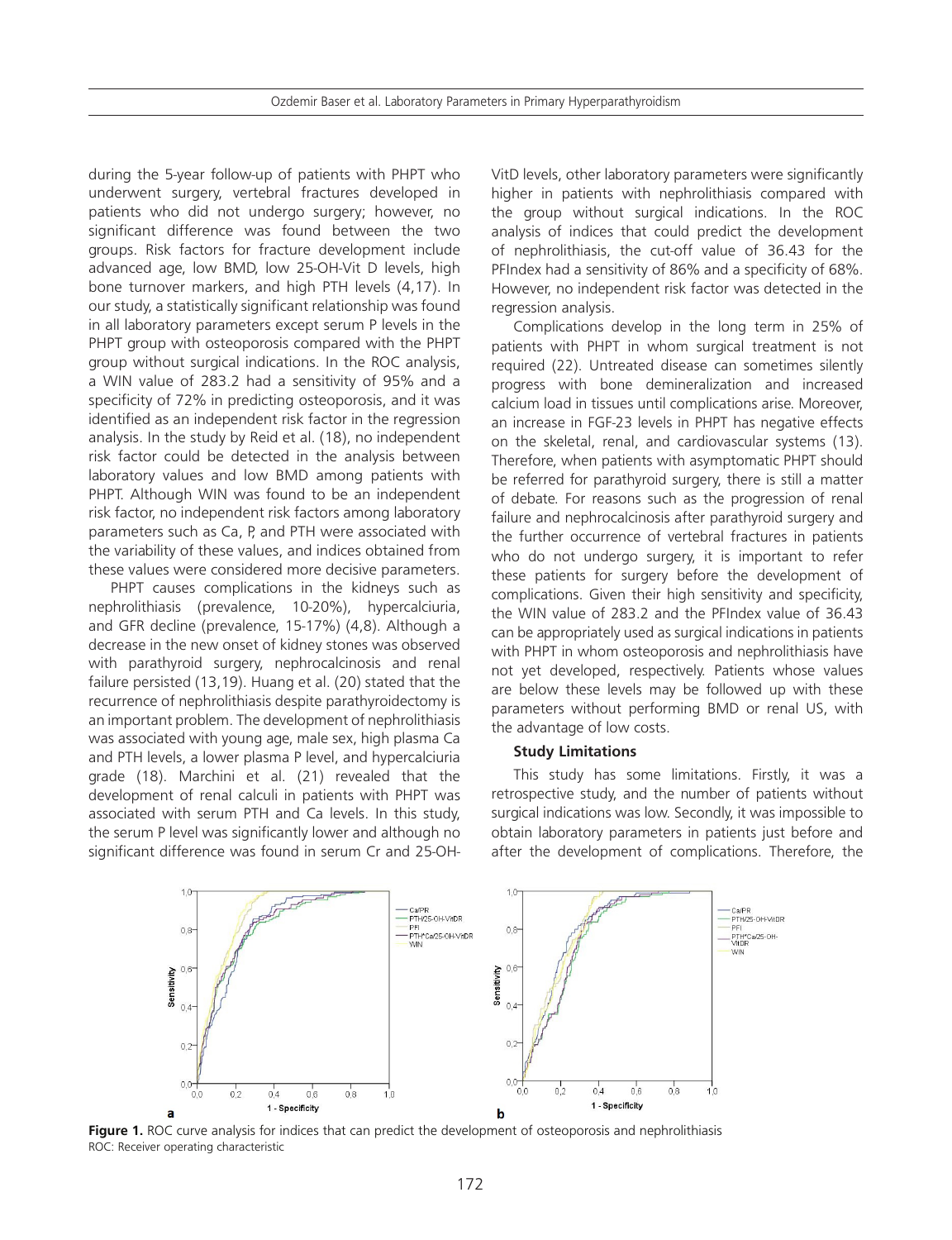| Ozdemir Baser et al. Laboratory Parameters in Primary Hyperparathyroidism |  |  |
|---------------------------------------------------------------------------|--|--|
|---------------------------------------------------------------------------|--|--|

| Table 3. Receiver operating characteristics curve analyses of patients with osteoporosis or nephrolithiasis<br>Osteoporosis |            |           |         |             |                      |               |                                                                                                                                                                      |  |
|-----------------------------------------------------------------------------------------------------------------------------|------------|-----------|---------|-------------|----------------------|---------------|----------------------------------------------------------------------------------------------------------------------------------------------------------------------|--|
|                                                                                                                             |            |           |         |             |                      |               |                                                                                                                                                                      |  |
| Ca/P                                                                                                                        | 0.822      | 0.015     | < 0.001 | 0.793-0.852 | 3.49                 | 87%           | 68%                                                                                                                                                                  |  |
| PTH/VitD                                                                                                                    | 0.818      | 0.017     | < 0.001 | 0.785-0.851 | 13.11                | 82%           | 70%                                                                                                                                                                  |  |
| <b>PFI</b>                                                                                                                  | 0.879      | 0.011     | < 0.001 | 0.857-0.902 | 35.63                | 90%           | 74%                                                                                                                                                                  |  |
| PTH*Ca/VitD                                                                                                                 | 0.829      | 0.016     | < 0.001 | 0.798-0.861 | 70.93                | 87%           | 64%                                                                                                                                                                  |  |
| <b>WIN</b>                                                                                                                  | 0.886      | 0.011     | < 0.001 | 0.864-0.908 | 283.29               | 95%           | 72%                                                                                                                                                                  |  |
| <b>Nephrolithiasis</b>                                                                                                      |            |           |         |             |                      |               |                                                                                                                                                                      |  |
|                                                                                                                             | <b>AUC</b> | <b>SD</b> | p       | 95% CI      | <b>Cut-off value</b> | Sensitivity % | <b>Specificity %</b>                                                                                                                                                 |  |
| Ca/P                                                                                                                        | 0.812      | 0.018     | < 0.001 | 0.777-0.847 | 3.79                 | 82%           | 70%                                                                                                                                                                  |  |
| PTH/VitD                                                                                                                    | 0.767      | 0.019     | < 0.001 | 0.729-0.805 | 8.68                 | 83%           | 65%                                                                                                                                                                  |  |
| <b>PFI</b>                                                                                                                  | 0.825      | 0.016     | < 0.001 | 0.794-0.855 | 36.43                | 86%           | 68%                                                                                                                                                                  |  |
| PTH*Ca/VitD                                                                                                                 | 0.779      | 0.018     | < 0.001 | 0.743-0.815 | 96.33                | 82%           | 68%                                                                                                                                                                  |  |
| <b>WIN</b>                                                                                                                  | 0.818      | 0.016     | < 0.001 | 0.787-0.849 | 299.12               | 84%           | 67%                                                                                                                                                                  |  |
|                                                                                                                             |            |           |         |             |                      |               | AUC: Area under the curve, SD: Standard deviation, CI: Confidence interval, Ca/P: Calcium phosphorus ratio, PFI: Parathyroid functional index, PTH/VitD: Parathyroid |  |

hormone 25-OH-VitD ratio, WIN: Wisconsin index

**Table 4. Multivariate and univariate logistic regression analyses of parameters effective in predicting osteoporosis in patients with PHPT**

|             | <b>Multivariate</b> |       |           |               | <b>Univariate</b> |         |           |               |
|-------------|---------------------|-------|-----------|---------------|-------------------|---------|-----------|---------------|
|             | в                   | p     | <b>OR</b> | 95% CI        | в                 | р       | <b>OR</b> | 95% CI        |
| Ca/P        | 0.300               | 0.371 | .35       | $0.70 - 2.60$ | 0.507             | 0.002   | 1.66      | $1.21 - 2.28$ |
| PTH/VitD    | 0.201               | 0.192 | 0.82      | $0.61 - 1.11$ | 0.025             | 0.002   | 1.03      | $1.01 - 1.04$ |
| PFI         | 0.018               | 0.401 | 0.98      | $0.94 - 1.02$ | 0.024             | < 0.001 | 1.02      | $1.01 - 1.04$ |
| PTH*Ca/VitD | 0.017               | 0.224 | 1.02      | $0.99 - 1.05$ | 0.002             | 0.002   | 1.00      | 1.00-1.01     |
| <b>WIN</b>  | 0.007               | 0.031 | .51       | $1.01 - 1.71$ | 0.004             | < 0.001 | 1.58      | $1.00 - 1.81$ |

OR: Odds ratio, CI: Confidence interval, Ca/P: Calcium phosphorus ratio, PFI: Parathyroid functional index, PTH/VitD: Parathyroid hormone 25-OH-Vit D ratio, WIN: Wisconsin index, PHPT: Primary hyperparathyroidism



**Figure 2.** WIN results of patients with PHPT who were operated for osteoporosis and patients with PHPT who did not have an operation indication

WIN: Wisconsin index, PHPT: Primary hyperparathyroidism

values of patients at the time of presentation were used in the study. However, our study is important because it is the first study to identify an independent predictor of osteoporosis and present a cut-off value with relatively high sensitivity and specificity values for the presence of both osteoporosis and nephrolithiasis.

# **Conclusion**

In our study, it has been shown that WIN and PFIndex can properly predict the presence of nephrolithiasis and osteoporosis. WIN can be used specifically as an independent predictor of osteoporosis. With these results, low-risk patients according to WIN and PFIndex may be followed up with routine blood tests and urinary Ca excretion, whereas BMD and renal US may be reserved for high-risk patients. WIN and PFIndex can be calculated with routine blood tests for PHPT, and no extra cost is required. With these indices, low-risk patients are detected, and there is no additional cost and time loss for renal US and BMD. Our findings should be supported by further prospective studies, including larger sample sizes.